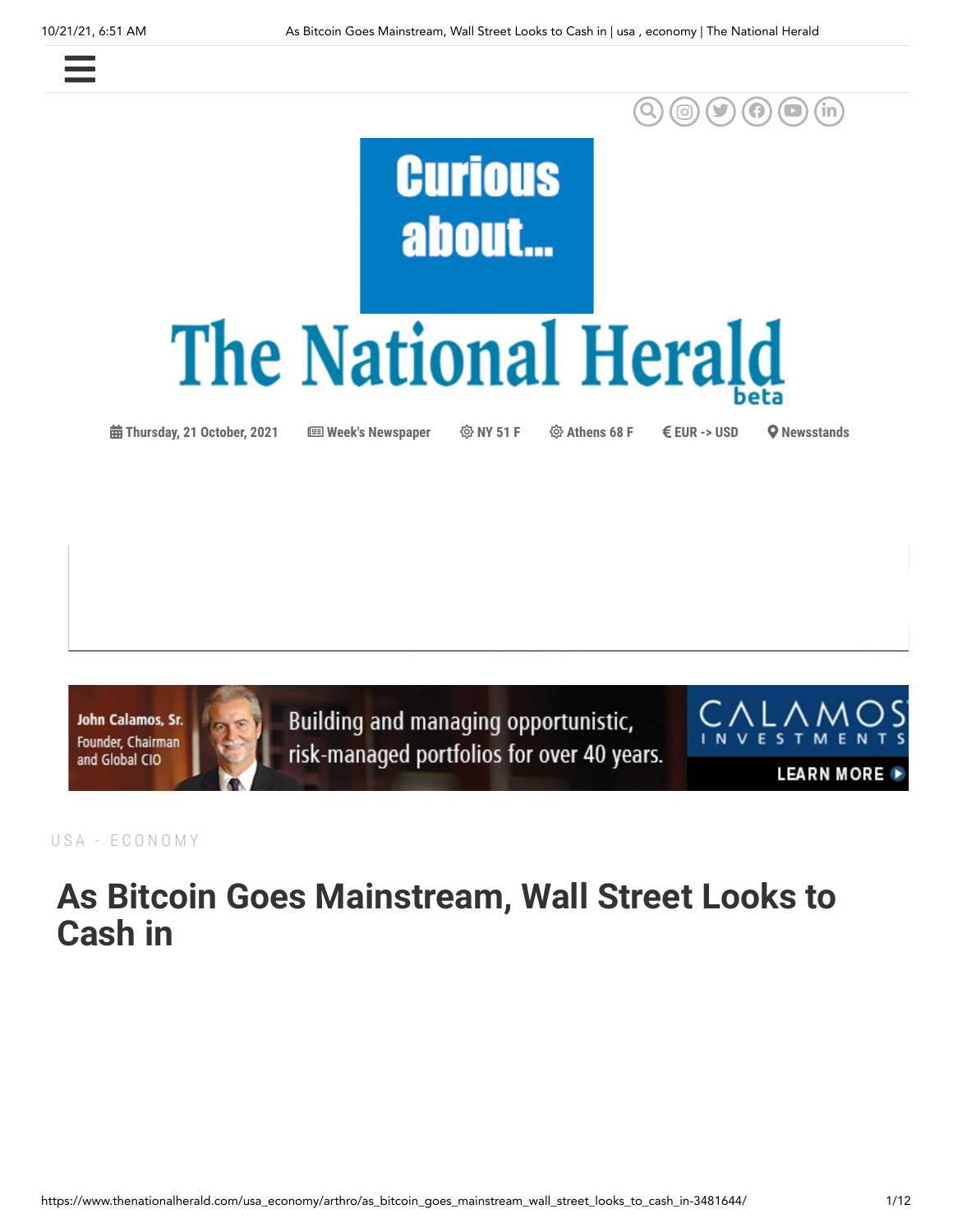

*FILE - This May 12, 2021, file photo shows an advertisement for the cryptocurrency Bitcoin displayed on a tram in Hong Kong. (AP Photo/Kin Cheung, File)*

10/19/2021 Αssociated Press



NEW YORK — Love cryptocurrencies or hate the very idea of them, they're becoming more mainstream by the day.

Cryptocurrencies have surged so much that their total value has reached nearly \$2.5 trillion, rivaling the size of G7 economies like Canada's and Italy's, with more than 200 million users. At that size, it's simply too big for the financial establishment to ignore.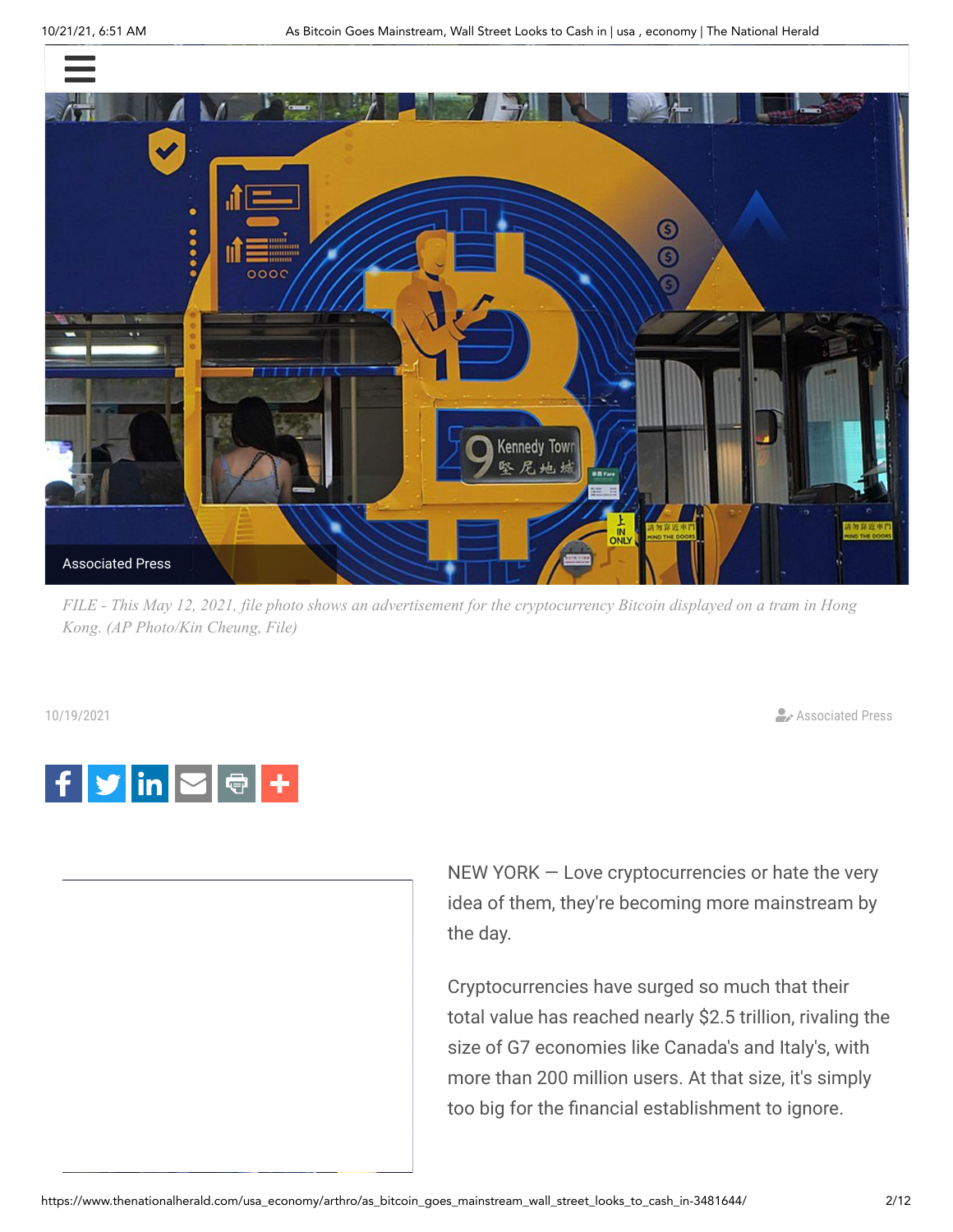into crypto. Hedge funds are trading Bitcoin, which has big-name banks starting to offer them services around it. PayPal lets users buy crypto on its app, while Twitter helps people show appreciation for tweets by tipping their creators with Bitcoin. 

And in the latest milestone for the industry, an easy-to-trade fund tied to Bitcoin began trading on Tuesday. Investors can buy the exchange-traded fund from ProShares through an old-school brokerage account, without having to learn what a hot or cold wallet is.

First that cater that cater to the world's wealthiest families are increasingly put their fortunes of the  $\alpha$ 

It's all part of a movement across big businesses that see a chance to profit on the fervor around the world of crypto, as a new ecosystem further builds up around it, whether they believe in it or not.

"The one thing you can say for certain is that the advent of the era of the Bitcoin ETF opens up the opportunity for Wall Street to make money on Bitcoin in a way that it hadn't been able to previously," said Ben Johnson, director of global ETF research at Morningstar. "The winners in all of this are the exchanges and the asset managers and the custodians. Whether investors win or not is a big, bold question mark."

Bitcoin has come a long way since someone or a group of someones under the name Satoshi Nakamoto wrote a paper in 2008 about how to harness computing power around the world to create a digital currency that can't be double-spent. The price has more than doubled this year alone to roughly \$62,000. It was at only \$635 five years ago.

Supporters of cryptocurrencies say they offer an ultra-important benefit for any investor: something whose price moves independently of the economy, rather than tracking it like so many other investments do. More high-minded fans say digital assets are simply the future of finance, allowing transactions to sidestep middlemen and fees with a currency that's not beholden to any government.

Critics, meanwhile, question whether crypto is just a fad, say it uses too much energy and point to all the stiff regulatory scrutiny shining on it. China last month declared Bitcoin transactions illegal, for example. The chair of the U.S. Securities and Exchange Commission, Gary Gensler, said in August that the world of crypto doesn't have enough investor protection and "it's more like the Wild West."

That hasn't been enough to halt the immense momentum for crypto, as it's gone from an online curiosity to a bigger part of the cultural and corporate landscape.

U.S. Bank earlier this month said it has begun offering a cryptocurrency custody service for big investment managers. That means it essentially holds their Bitcoin in safekeeping for them, and it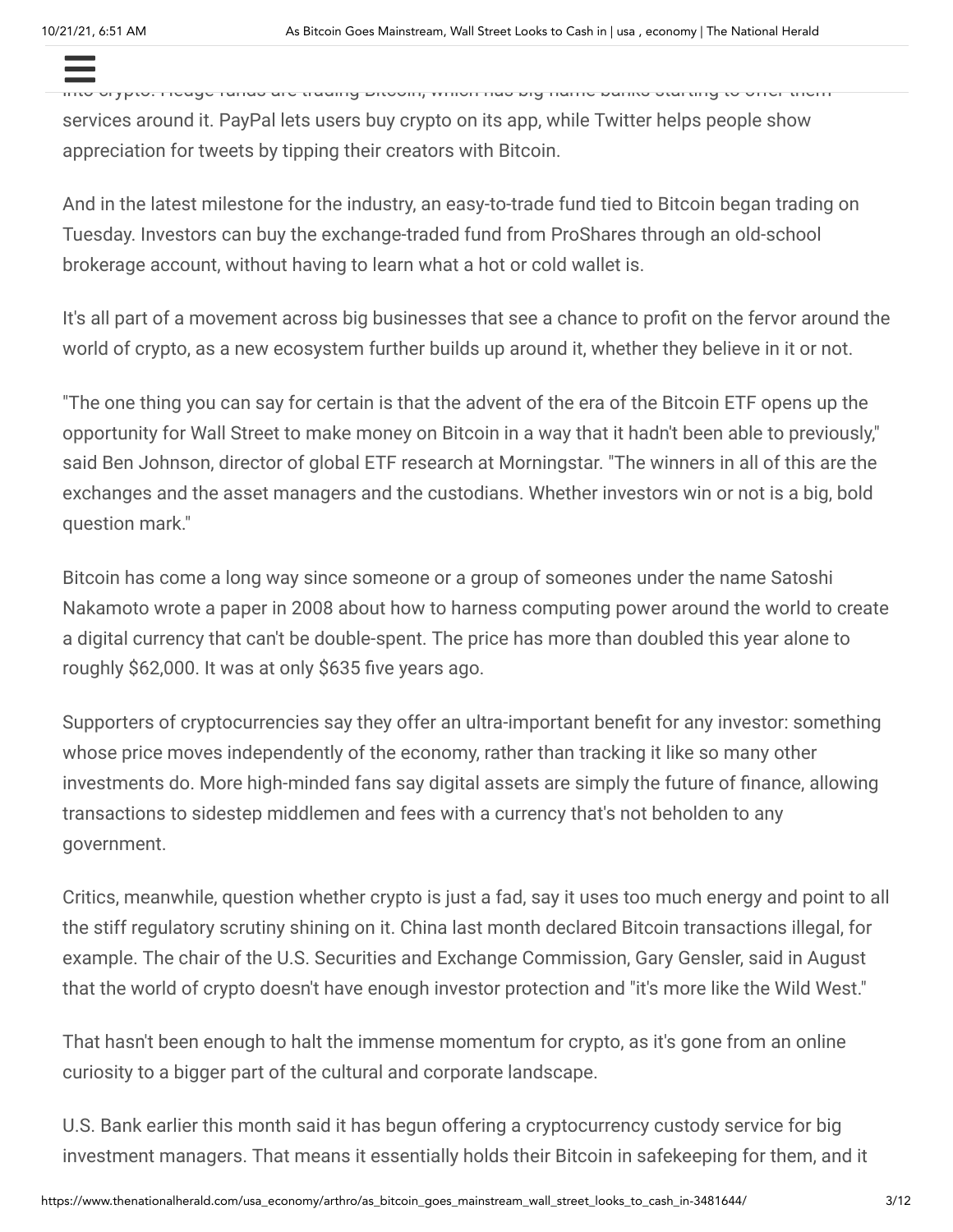expects to offer support for other coins so 

Other name-brand banks have also announced intentions to offer custodial services for crypto.

"It's not just in the fringes and dark corners of the Web that it's happening," said Kashif Ahmed, president of American Private Wealth in Bedford, Massachusetts.

Ahmed doesn't recommend his clients invest in crypto. Before then, he said he'll need to be able to "go to my local supermarket and buy things for my family and offer crypto and not be laughed out of the store."

But others are more willing to try it.

In a survey by Citi Private Bank of family offices around the world that manage money for wealthy people, roughly 23% said they have made some investments in crypto. Another 25% said they are researching it.

The growing acceptance of crypto on Wall Street has created a new crop of darlings that help people buy it. Crypto trading platform Coinbase has a market value of roughly \$64 billion, for example, putting it on par with such established companies as Colgate-Palmolive, FedEx and Ford Motor.

At Robinhood Markets, meanwhile, the company that became famous for getting a new generation of investors into the stock market is increasingly becoming a place for crypto trading. This spring was the first time when new Robinhood customers were more likely to make their first trade in cryptocurrencies rather than in stocks.

In the end, what many on Wall Street see lasting may not be as much Bitcoin and other cryptocurrencies as the technology that underlies them.

Called the blockchain, it allows for a public ledger that everyone can check and trust, and many expect it to lead to a wealth of innovations. It's akin to today's Netflix, Facebook and other services that sprung out of the infrastructure built during the boom and bust of the dot-com bubble.

"The applications built on this new software architecture appear to be growing more quickly than past technologies," Bank of America strategists Alkesh Shah and Andrew Moss wrote in a recent research report positing digital assets are only in their first inning of growth. "New companies are likely to emerge and poorly positioned companies will exit, creating significant upside potential for some and downside for others."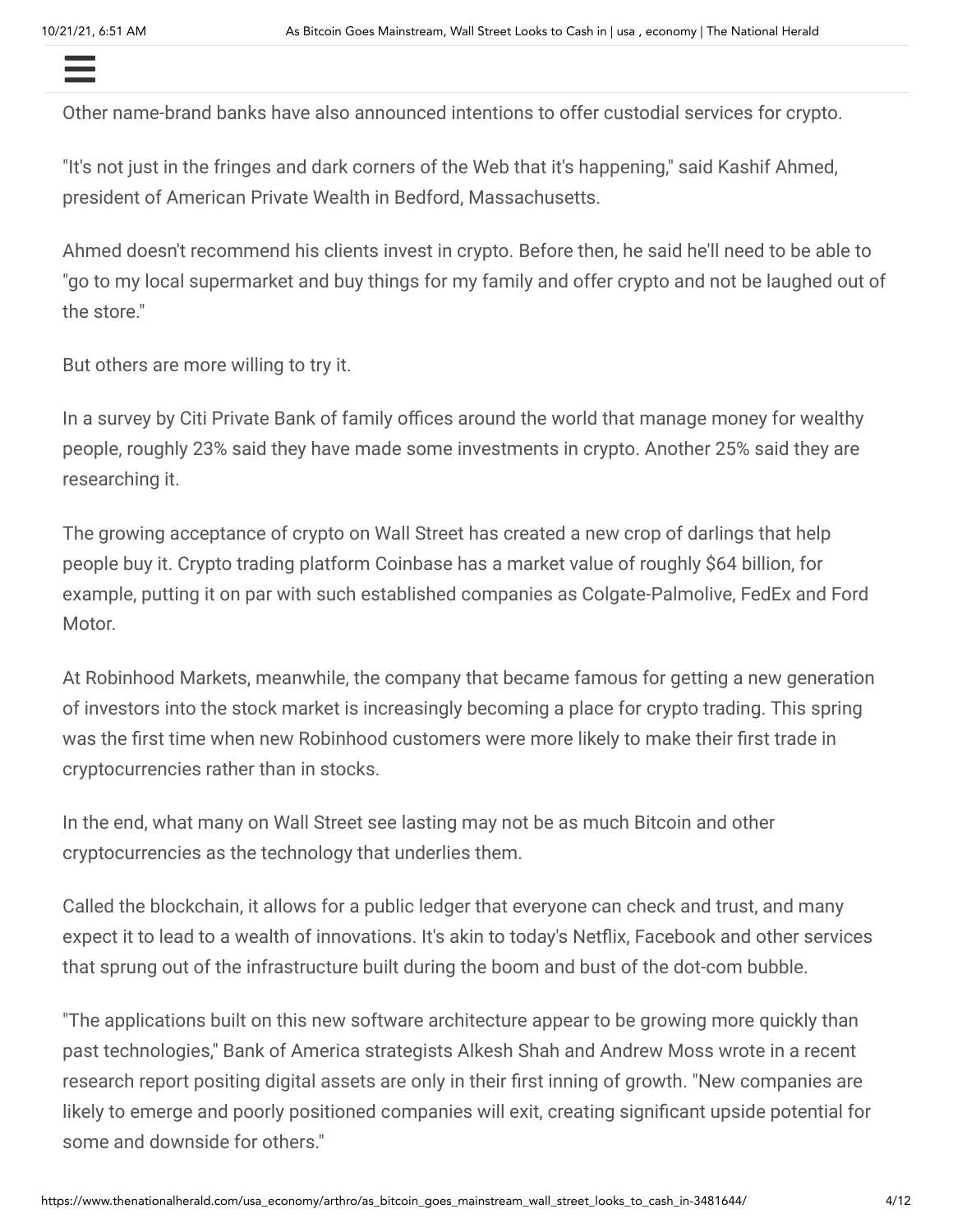between global banks. That's the same JPMorgan Chase run by CEO Jamie Dimon, who said in an interview with Axios this month that bitcoin has "got no intrinsic value."

 $\equiv$  , is already using blockchain technology to improve fund transfers to improve fund transfers to improve

#### **Sponsored**

#### **[11 Warning Signs of Lung Cancer](https://snowfiree.com/9-uncommon-signs-of-lung-cancer-you-need-to-know-about/?utm_source=taboola&utm_medium=referral#tblciGiD8KiT5IGDyVIA1dniVrkdImgjArsiFAe-bG8Tj89cWGiDJvlEotfK917mchvBS)**

Snowfiree\_

#### **[10 Signs & Symptoms of Lewy Body Dementia](https://tibgez.com/2020/06/26/07/30/53/1714/10-symptoms-of-lewy-body-dementia/health/tbge/?utm_source=Taboola&utm_medium=Copy+of+Copy+of+Copy+of+dementia+-+tibg-+usa&utm_campaign=1181699&tblci=GiD8KiT5IGDyVIA1dniVrkdImgjArsiFAe-bG8Tj89cWGiD401EoyPaC__al7eKfAQ#tblciGiD8KiT5IGDyVIA1dniVrkdImgjArsiFAe-bG8Tj89cWGiD401EoyPaC__al7eKfAQ)**

tibgez

#### **[20 Vinyl Records That Are Worth A Fortune](https://rfvtgb.crowdyfan.com/worldwide/record-collectors-guide-charlie-ta?utm_medium=taboola&utm_source=taboola&utm_campaign=ta-cf-record-des-1-us-ns-21051d&utm_term=unknown-site-on-disqus-network&utm_bid=mZ1RoQ3JNEylAF4jXQ4hHitwG-256pv5OX2iat8B8a4=)**

Crowdy Fan

#### **[6 Reasons You're Making Rice All Wrong](https://virallyworld.com/check-out-these-6-common-mistakes-people-do-when-cooking-rice-and-instantly-improve-your-cooking/?utm_source=unknown-site-on-disqus-network&utm_medium=thenationalherald.com&utm_campaign=OTH-ADV21-check-out-these-6-common-mistakes&tblci=GiD8KiT5IGDyVIA1dniVrkdImgjArsiFAe-bG8Tj89cWGiC031Io9Ne-w6-L8o-rAQ#tblciGiD8KiT5IGDyVIA1dniVrkdImgjArsiFAe-bG8Tj89cWGiC031Io9Ne-w6-L8o-rAQ)**

virallyworld.com

#### **[30+ Innovative Ways To Use WD40](https://rfvtgb.studentsea.com/worldwide/wd40?utm_medium=taboola&utm_source=taboola&utm_campaign=ta-ss-wd40-nc1-pv-s-des-us-kp-06101&utm_term=unknown-site-on-disqus-network&utm_bid=0PwWgnaUwQ_WBVINe5SKA9jrC4853tGzSkrgy9g841Y=)**

Student Sea

#### **[Taking a Glass of Red wine to reap these amazing benefits](https://foodworldblog.com/15-unbelievable-health-benefits-of-drinking-wine/?utm_source=taboola&utm_term=unknown-site-on-disqus-network_1181699&utm_content=3018254663&utm_medium=referral&utm_campaign=DBWineHealth1SB-WW-DTM-FWB-TB#tblciGiD8KiT5IGDyVIA1dniVrkdImgjArsiFAe-bG8Tj89cWGiDcuVEov-GUgee1hNIn)**

Food World Blog.com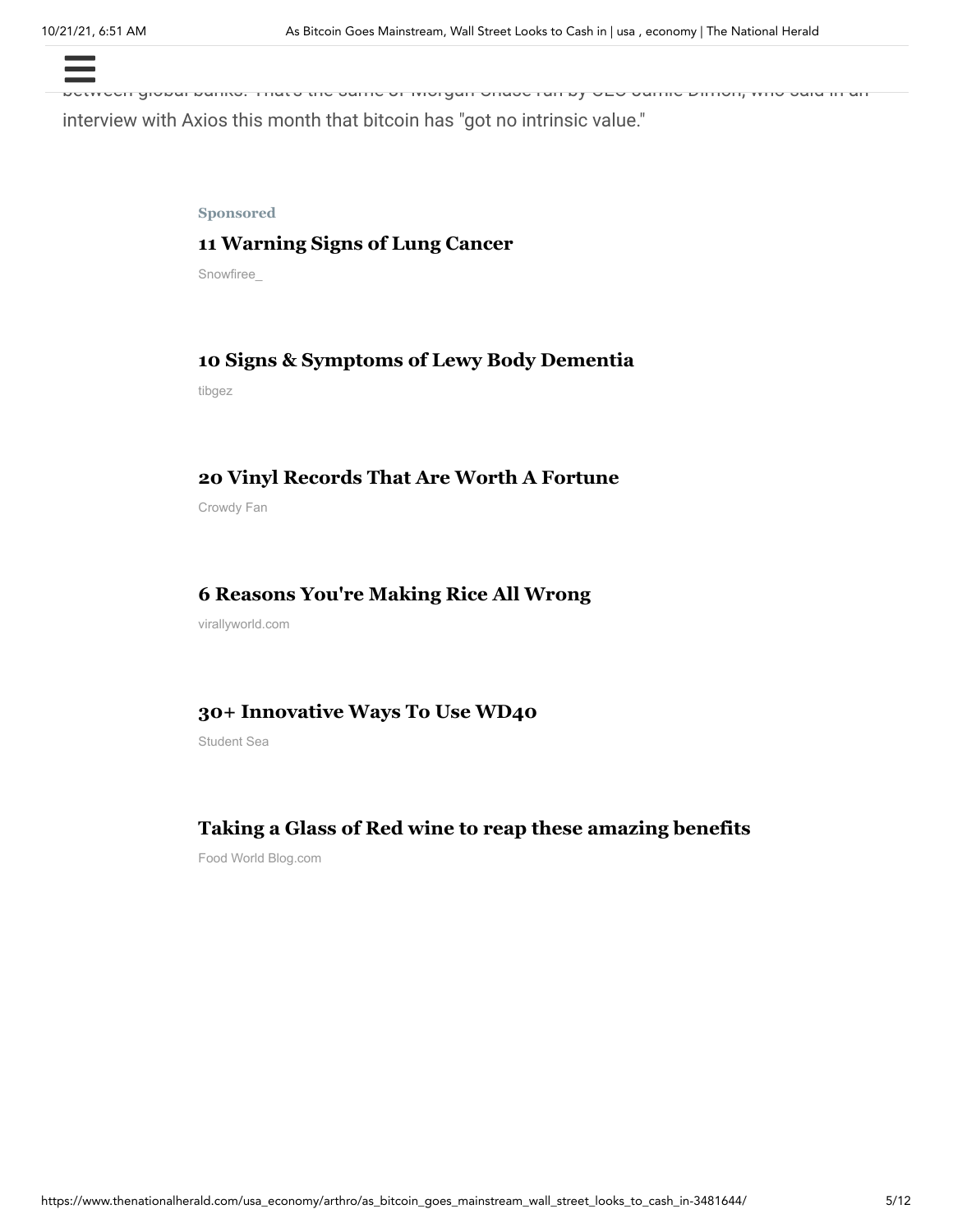| $\heartsuit$ <b>Favorite</b> $\qquad \qquad$ <b>F</b> Tweet <b>f</b> Share |                          | Sort by Best ~ |
|----------------------------------------------------------------------------|--------------------------|----------------|
| Start the discussion                                                       |                          |                |
| <b>LOG IN WITH</b>                                                         | OR SIGN UP WITH DISQUS ? |                |
|                                                                            | Name                     |                |
|                                                                            |                          |                |

Be the first to comment.

✉ **Subscribe [Add Disqus to your siteAdd](https://disqus.com/) DisqusAdd**

 $\bullet$  Add Disqus to your siteAdd **A** [Do Not Sell My Data](https://disqus.com/data-sharing-settings/)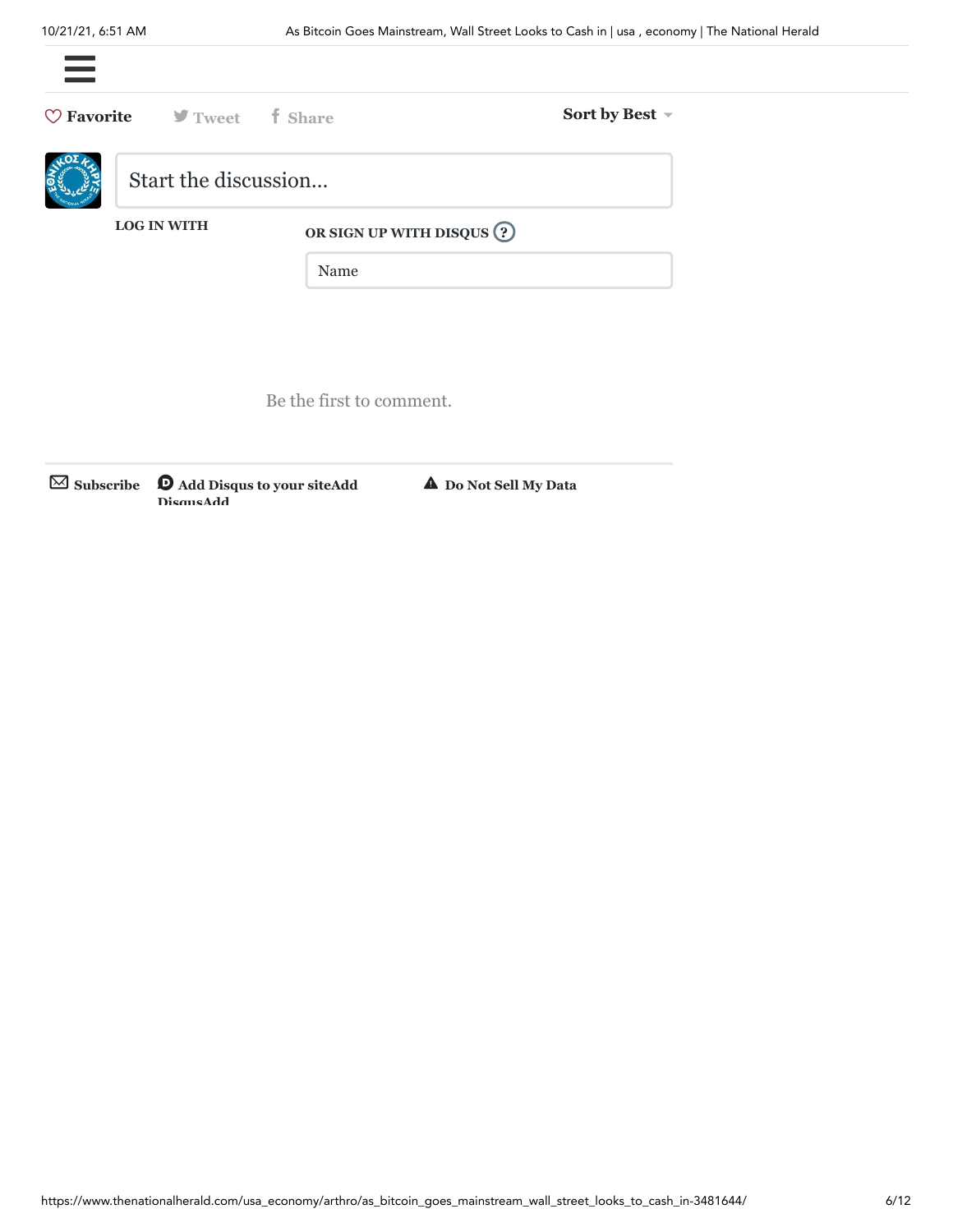**[Robert Redford's Daughter Is Probably The Prettiest Woman Who Ever Existed](http://healthygeorge.com/relaxation/celebrity-kids-redford?utm_source=taboola&utm_medium=unknown-site-on-disqus-network&utm_campaign=3897251&utm_term=Robert+Redford%27s+Daughter+Is+Probably+The+Prettiest+Woman+Who+Ever+Existed&utm_content=http%3A%2F%2Fcdn.taboola.com%2Flibtrc%2Fstatic%2Fthumbnails%2F44b7dce1241aece1355a0afd2276f439.jpg&ts=2021-10-21+10%3A50%3A27&tbv=4mOhPL12yxun3tRLRe-zF0m7PKwNZCB9Rt6r0oTFmgc=&pcl=1)** 

**Healthy George**

**Sponsored**

#### **[A marine rushes home to greet his wife, but then can't believe his eyes](https://www.happyinshape.com/fun/marine-rushes-home-wife-surprised/?utm_campaign=tbfaprv6&utm_source=Taboola&utm_medium=native&utm_term=unknown-site-on-disqus-network&tclid=GiD8KiT5IGDyVIA1dniVrkdImgjArsiFAe-bG8Tj89cWGiCl4FEoxIC5lO-IjuBl&tblci=GiD8KiT5IGDyVIA1dniVrkdImgjArsiFAe-bG8Tj89cWGiCl4FEoxIC5lO-IjuBl#tblciGiD8KiT5IGDyVIA1dniVrkdImgjArsiFAe-bG8Tj89cWGiCl4FEoxIC5lO-IjuBl)**

**Happy in Shape**

#### **["To My Wife" Necklace Gift Set](https://shineon.com/products/gifts-13-wife1?variant=39246362312768&utm_source=taboola&utm_medium=referral&tblci=GiD8KiT5IGDyVIA1dniVrkdImgjArsiFAe-bG8Tj89cWGiDLplIomsGvuZvA-MZl#tblciGiD8KiT5IGDyVIA1dniVrkdImgjArsiFAe-bG8Tj89cWGiDLplIomsGvuZvA-MZl)**

**Best Gifts**

#### **[15 Dangerous Habits That Can Cause Chronic Dry Eye](https://c.adsco.re/d?tblci=GiD8KiT5IGDyVIA1dniVrkdImgjArsiFAe-bG8Tj89cWGiCs5lIo0e_Ov_Dt0t5o#QvRzAAAAAAAAi8kXumckl3K-qrMnQc3PdOgcpeo,1181699,3,,AALwThvZIuKxPcs6LdW3FjU4snGewXi4Su_x9ZfrrWZjtCSefrgO_u7bMGA9E1R75E8jz4pMqzvX5zhVPXvTLbfMtSdVlkb7H5uhJIxjdLoWndozSoekt3l6WXZh18v4M0hQnxOdmMgZNpZ70jcR3PoIi0vKX0pLj8JSBBTkeIxyooC3DRktFNEOjO0KxIPBYfiqylU7zi747X0sF_p1xsee?campaign_name=Dry+Eye+-+US+-+DK+-+adv+-+62&site_id=%7Bside_id%7D)**

**Delicious 99**

#### **[Top 18 Reasons Why Cats Follow Us to The Bathroom](https://geasbest.com/bathroom/?utm_source=comptemina&utm_medium=referral&tblci=GiD8KiT5IGDyVIA1dniVrkdImgjArsiFAe-bG8Tj89cWGiCdhk8ojdGHp-fRssc2#tblciGiD8KiT5IGDyVIA1dniVrkdImgjArsiFAe-bG8Tj89cWGiCdhk8ojdGHp-fRssc2)**

**Geas Best**

#### **[10 Red Flags of Lung Cancer \(Must Be Diagnosed Early\)](https://healthtopten.com/lung-cancer-signs/?utm_medium=email&utm_source=newsletter#tblciGiD8KiT5IGDyVIA1dniVrkdImgjArsiFAe-bG8Tj89cWGiCotlIo6_b9lfOF473MAQ)**

**Health Top Ten**

### **[Cheap Pier Foundation Repair Services in Burlington](http://fetch-structure.fyi/?ref=taboola-unknown-site-on-disqus-network&sub_id=dmio-sc6-str-sept&compkey=Pier%20Foundation%20Repair%20%7B%7Bcity%7D%7D&tbid=1163401&tbland=Land&tbserp=Search&tbclick=Gadclick&rskey=Cheap+Pier+Foundation+Repair+Services+in+Burlington#tblciGiD8KiT5IGDyVIA1dniVrkdImgjArsiFAe-bG8Tj89cWGiCJgUco1Jyb6-So081g)**

U S A - E C O N O M Y

## **Energy Crunch Hits Global Recovery as Winter**

https://www.thenationalherald.com/usa\_economy/arthro/as\_bitcoin\_goes\_mainstream\_wall\_street\_looks\_to\_cash\_in-3481644/ 7/12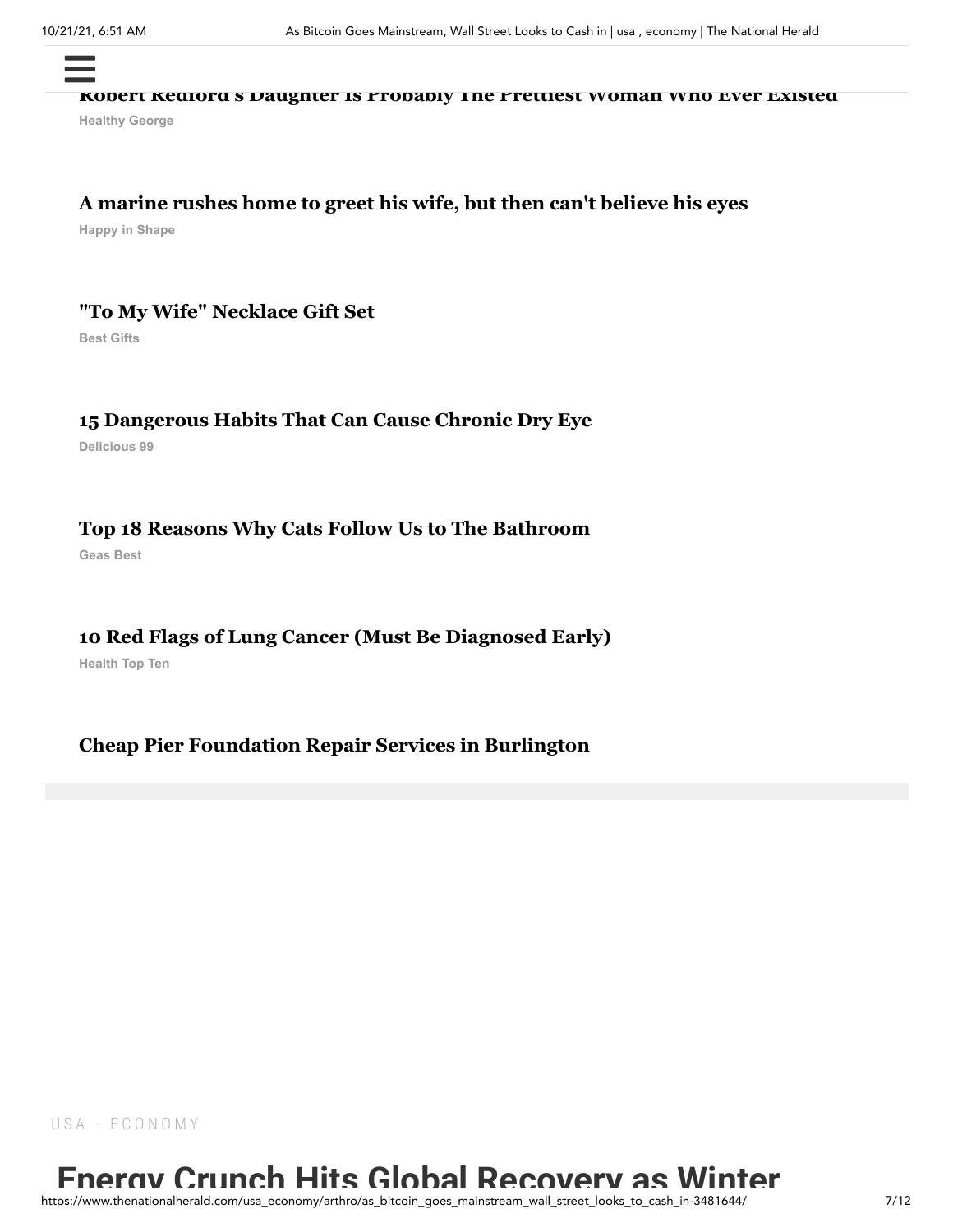## **Approaches**



*FILE - In this Monday, April 11, 2011 file photo, workers of the German energy company RWE prepare power supply on a high power pylon in Moers, Germany. (AP Photo/Frank Augstein, File)*

10/19/2021 Αssociated Press





Power shortages are turning out streetlights and shutting down factories in China. The poor in Brazil are choosing between paying for food or electricity. German corn and wheat farmers can't find fertilizer, made using natural gas. And fears are rising that Europe will have to ration electricity if it's a cold winter.

The world is gripped by an energy crunch  $-$  a fierce

https://www.thenationalherald.com/usa\_economy/arthro/as\_bitcoin\_goes\_mainstream\_wall\_street\_looks\_to\_cash\_in-3481644/ 8/12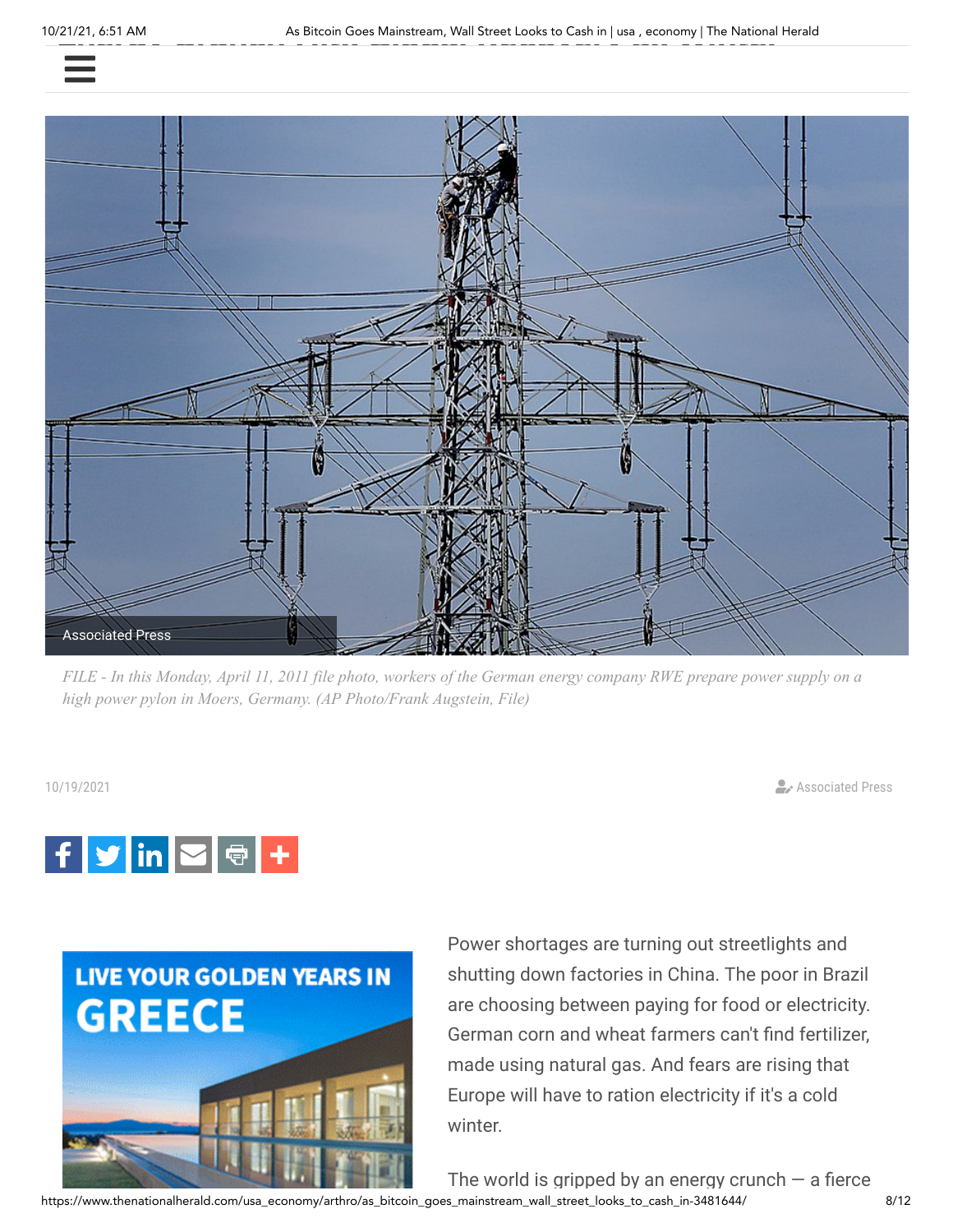

oil and other fuels that keep the global economy running and the lights and heat on in homes. Heading into winter, that has meant higher utility bills, more expensive products and growing concern about how

energy-consuming Europe and China will recover from the COVID-19 pandemic.

The biggest squeeze is on natural gas in Europe, which imports 90% of its supply — largely from Russia  $-$  and where prices have risen to five times what they were at the start of the year, to 95 euros from about 19 euros per megawatt hour.

It's hitting the Italian food chain hard, with methane prices expected to increase sixfold and push up the cost of drying grains. That could eventually raise the price of bread and pasta at supermarkets, but meat and dairy aisles are more vulnerable as beef and dairy farmers are forced to pay more for grain to feed their animals and pass the cost along to customers.

"From October we are starting to suffer a lot,'' said Valentino Miotto of the AIRES association that represents the grain sector.

Analysts blame a confluence of events for the gas crunch: Demand rose sharply as the economy rebounded from the pandemic, while a cold winter depleted reserves. Europe's chief supplier, Russia's Gazprom, held back extra summer supplies beyond its long-term contracts to fill reserves at home for winter. China's electricity demand has come roaring back, vacuuming up limited supplies of liquid natural gas, which moves by ship, not pipeline. There also are limited facilities to export natural gas from the United States.

Costlier natural gas has even pushed up oil prices because some power generators in Asia can switch from using gas to oil-based products. U.S. crude is over \$83 per barrel, the highest in seven years, while international benchmark Brent is around \$85, with oil cartel OPEC and allied countries cautious about restoring production cuts made during the pandemic.

The crunch is likely short term but it's difficult to say how long higher fossil fuel prices will last, said Claudia Kemfert, an energy economics expert at the German Institute for Economic Research in Berlin.

But "the long-term answer that has to be taken out of this is to invest in renewables and energy saving," she said.

ا نسبت المسابق المسابق المسابق المسابق المسابق المسابق المسابق المسابق المسابق المسابق المسابق المسابق المسابق<br>9/12 قطع المسابق المسابق المسابق المسابق المسابق المسابق المسابق المسابق المسابق المسابق المسابق المسابق المسا The European Union's executive commission urged member nations last week to speed up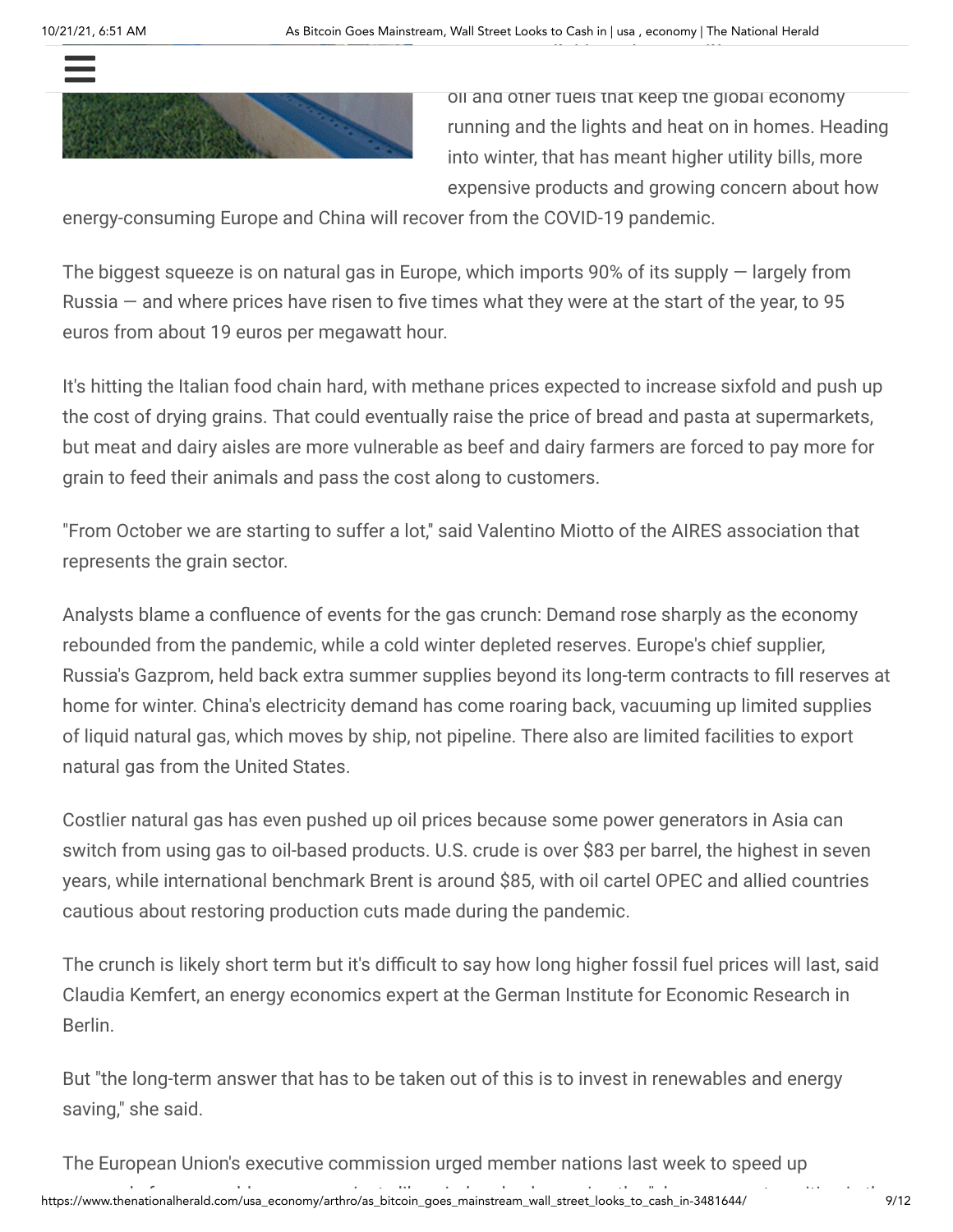approvals for renewable energy projects like wind and solar, saying the "clean energy transition" is the "clean best insurance against price shocks in the future and needs to be accelerated." 

In the meantime, some gas-dependent European industries are throttling back production. German chemical companies BASF and SKW Piesteritz have cut output of ammonia, a key ingredient in fertilizer.

That left Hermann Greif, a farmer in the village of Pinzberg in Germany's southern Bavaria region, unexpectedly emptyhanded when he tried to order fertilizer for next year.

"There's no product, no price, not even a contract," he said. "It's a situation we've never seen before." One thing is certain: "If I don't give the crops the food they need, they react with lower yields. It's as simple as that."

High energy prices already were hitting the region's farmers, who need diesel to operate machinery and heat to keep animals warm, said Greif, who grows corn to feed a bioenergy power facility that feeds emission-free energy into the power grid.

Likewise in Italy, the cost of energy to process wheat and corn is expected to go up more than 600% for the three months ending Dec. 31, according to the grain association. That includes turning wheat into flour, and corn into feed for cows and pigs.

Giampietro Scusato, an energy consultant who negotiates contracts for the AIRES association and others, expects the volatility and high prices to persist for the coming year.

High energy prices also seep into bread and pasta production through transport costs and electricity use, which could eventually affect store prices. Dairy and meat sections are especially exposed because prices are low now and farmers may be forced to pass along the higher cost of animal feed to shoppers.

People worldwide also are facing soaring utility bills this winter, including in the U.S., where officials have warned home heating prices could jump as much as 54%. Governments in Spain, France, Italy and Greece have announced measures to help low-income households, while the European Union has urged similar aid.

Much depends on the weather. Europe's gas reserves, usually replenished in summer, are at unusually low levels.

"A cold winter in both Europe and Asia would risk European storage levels dropping to zero," says Massimo Di Odoardo at research firm Wood Mackenzie.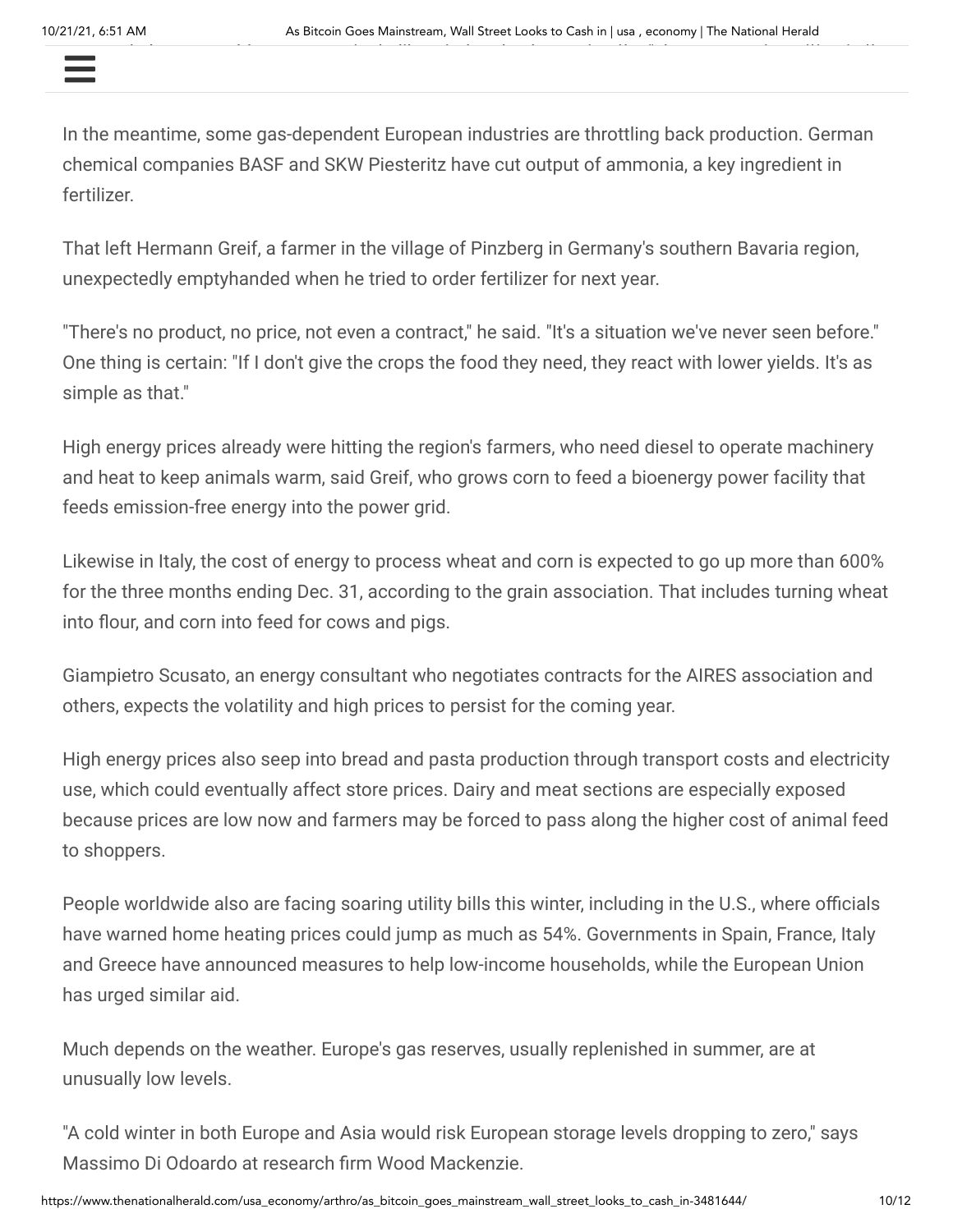pipeline or on Russian willingness to send more through pipelines across Ukraine. But the new Nord Stream 2 pipeline has not passed regulatory approval in Europe and may not be contributing gas until next year.

That would leave Europe dependent on additional natural gas from a just-completed Russian

Russian suppliers' decision to sell less gas on spot markets reflects "an intention to put pressure on the early certification of Nord Stream 2," said Kemfert, the energy economics expert.

In China, outages have followed high prices for coal and gas as electric companies power down amid limits in passing costs to customers or government orders to stay under emission thresholds.

Factories in Jiangsu province, northwest of Shanghai, and Zhejiang in the southeast shut down in mid-September, and dozens warned deliveries might be delayed ahead of the Christmas shopping season.

Chenchen Jewelry Factory in Dongyang, a city in Zhejiang, faced power cuts over 10 days, general manager Joanna Lan said. The factory makes hairbands, stationery and promotional gifts and exports 80% to 90% of its goods to the U.S., Europe and other markets.

Deliveries were delayed "by at least a week," Lan said. "We had to buy generators."

The biggest city in the northeast, Shenyang, shut down streetlights and elevators and cut power to restaurants and shops a few hours a day.

China's gas imports have jumped, but surging demand in Japan, South Korea and Taiwan also helped push up global prices, said Jenny Yang, research manager for the gas, power and energy futures team for China at IHS Markit.

In Brazil, higher gas and oil prices have been compounded by the worst drought in 91 years, which has left hydropower plants unable to supply electricity and more expensive bills.

Rosa Benta, a 67-year-old from a Sao Paulo working-class neighborhood, fears she will no longer be able to provide for her unemployed children and grandkids.

"Several times, (energy company) Enel called me saying I had debt. I told them: 'I'm not going to stop feeding my son to pay you," Benta said outside her concrete house on a steep, narrow street. "If they want to cut the electricity, they can come."

Benta lives on 1,400 reais (about \$250) a month and says she often has to choose between buying gas for cooking or rice and beans.

https://www.thenationalherald.com/usa\_economy/arthro/as\_bitcoin\_goes\_mainstream\_wall\_street\_looks\_to\_cash\_in-3481644/ 11/12